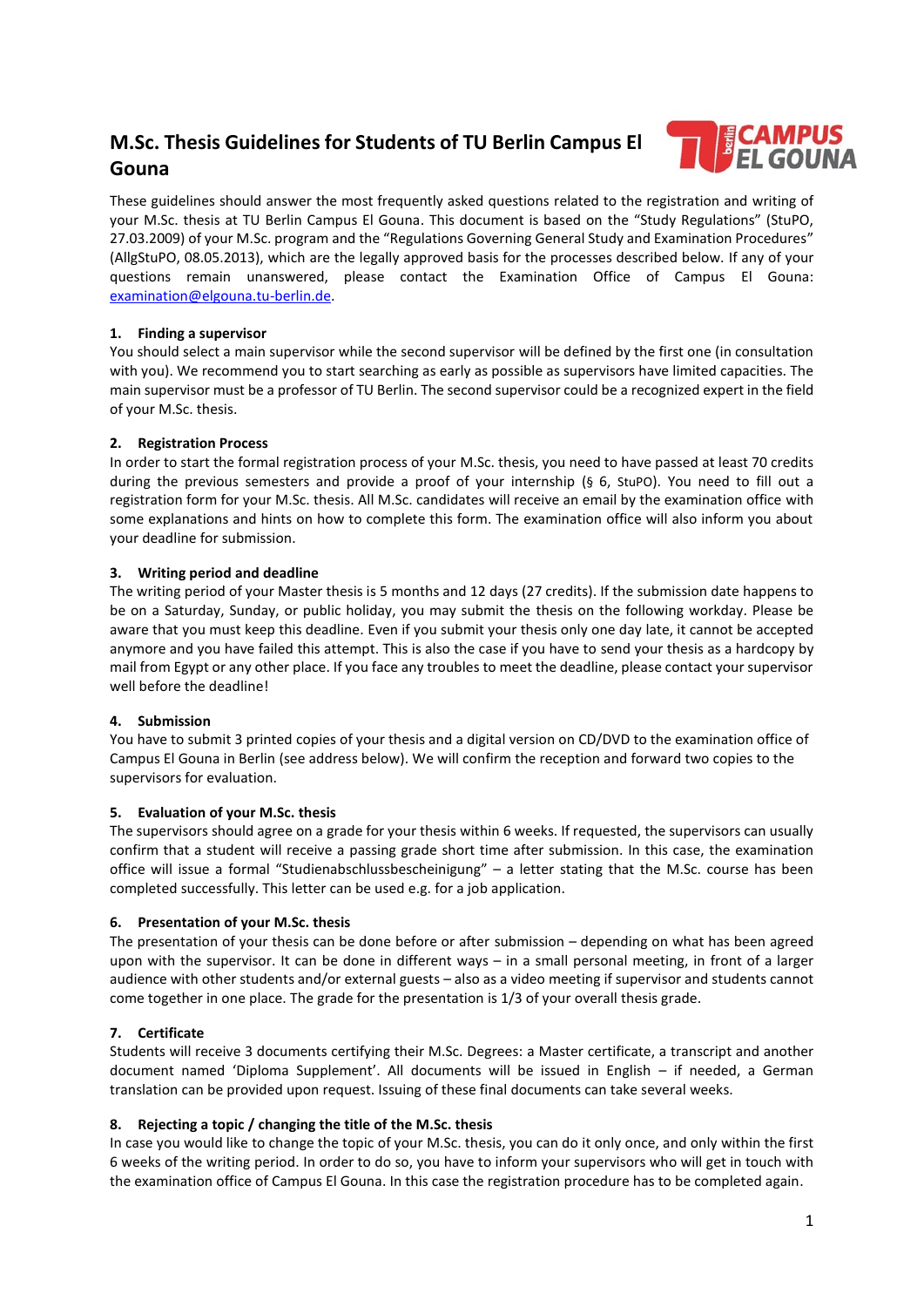# **9. Extension of the deadline**

The deadline for submission of your thesis can only be extended in case of highly unusual circumstances. In case of sickness, students can request to extend the deadline for the time indicated on the medical certificate which needs to be handed in as a proof. If submission gets delayed for reasons you could not influence (e.g. the material for an experiment was not be delivered in time or an interview partner cancelled the interview) it is also possible to extend the deadline. In such cases, please contact your supervisors who will then get in touch with the examination office. Please note: reasons such as slow writing or even active participation in conferences are not acceptable! The requested extension of the submission deadline is only valid after you have received a written confirmation.

### **10. Submitting early**

It is possible to submit your thesis before the deadline. However, the total time of preparing the thesis needs to be realistic, i.e. if the submission occurs less than three months after the assignment of the topic, a letter from the supervisor is required explaining the circumstances.

# **11. Content of the M.Sc. thesis**

Your M.Sc. thesis must include as a minimum:

- A title page, including your name, address, student registration number, name of the study program, names of supervisor and second reviewer, and the of course title (please note that the title has to be exactly the same as outlined in the registration form!)
- A declaration stating that you prepared the thesis independently. After this text the date, place and your signature should follow. Please use the following paragraph (in German):

#### *Eidesstattliche Erklärung*

*Hiermit versichere ich, dass ich die vorliegende Arbeit selbstständig verfasst und keine anderen als die angegebenen Quellen und Hilfsmittel benutzt habe. Alle Ausführungen, die anderen veröffentlichten oder nicht veröffentlichten Schriften wörtlich oder sinngemäß entnommen wurden, habe ich kenntlich gemacht. Die Arbeit hat in gleicher oder ähnlicher Fassung noch keiner anderen Prüfungsbehörde vorgelegen.*

- An abstract
- A table of contents
- Main body
- A bibliography that lists all sources used. All citations must be clearly noted

Any other questions about what should be included and in what form can be discussed directly with your supervisor.

#### **IMPORTANT ADDRESSES AND LINKS**

- **Examination Office Campus El Gouna:** Technische Universität Berlin, Zentralinstitut El Gouna, Ackerstr. 76, Secr. ACK 4-1, 13355 Berlin Contact Person: Ina Hohenhaus (alternatively to be contacted: Dr. Krystyna Schneider) [examination@elgouna.tu-berlin.de](mailto:examination@elgouna.tu-berlin.de)
- **Master Thesis Registration Form:** http://www.pruefungen.tu-

berlin.de/fileadmin/ref10/Diplomarbeitanmeldung.pdf

- **Study Regulations of Campus El Gouna:** [https://www.campus-elgouna.tu-berlin.de/v\\_menu/admission\\_process\\_apply\\_now/eligibility\\_criteria/](https://www.campus-elgouna.tu-berlin.de/v_menu/admission_process_apply_now/eligibility_criteria/) (you will find the study regulation for your M.Sc. Degree in the right column)
- **Information Sheet ("Merkblatt" with more information, in German only):** http://www.pruefungen.tuberlin.de/fileadmin/ref10/Merkblatt\_Abschlussarbeiten\_13122013.pdf

**Regulations Governing General Study and Examination Procedures (Allgemeine Studien- und Prüfungsordnung, AllgStuPO):** [http://www.referat-1a.tu](http://www.referat-1a.tu-berlin.de/fileadmin/ref6/DateienIA1/Gesetze_und_Verordnungen/EN_AllgStuPO_30052014.pdf)[berlin.de/fileadmin/ref6/DateienIA1/Gesetze\\_und\\_Verordnungen/EN\\_AllgStuPO\\_30052014.pdf](http://www.referat-1a.tu-berlin.de/fileadmin/ref6/DateienIA1/Gesetze_und_Verordnungen/EN_AllgStuPO_30052014.pdf)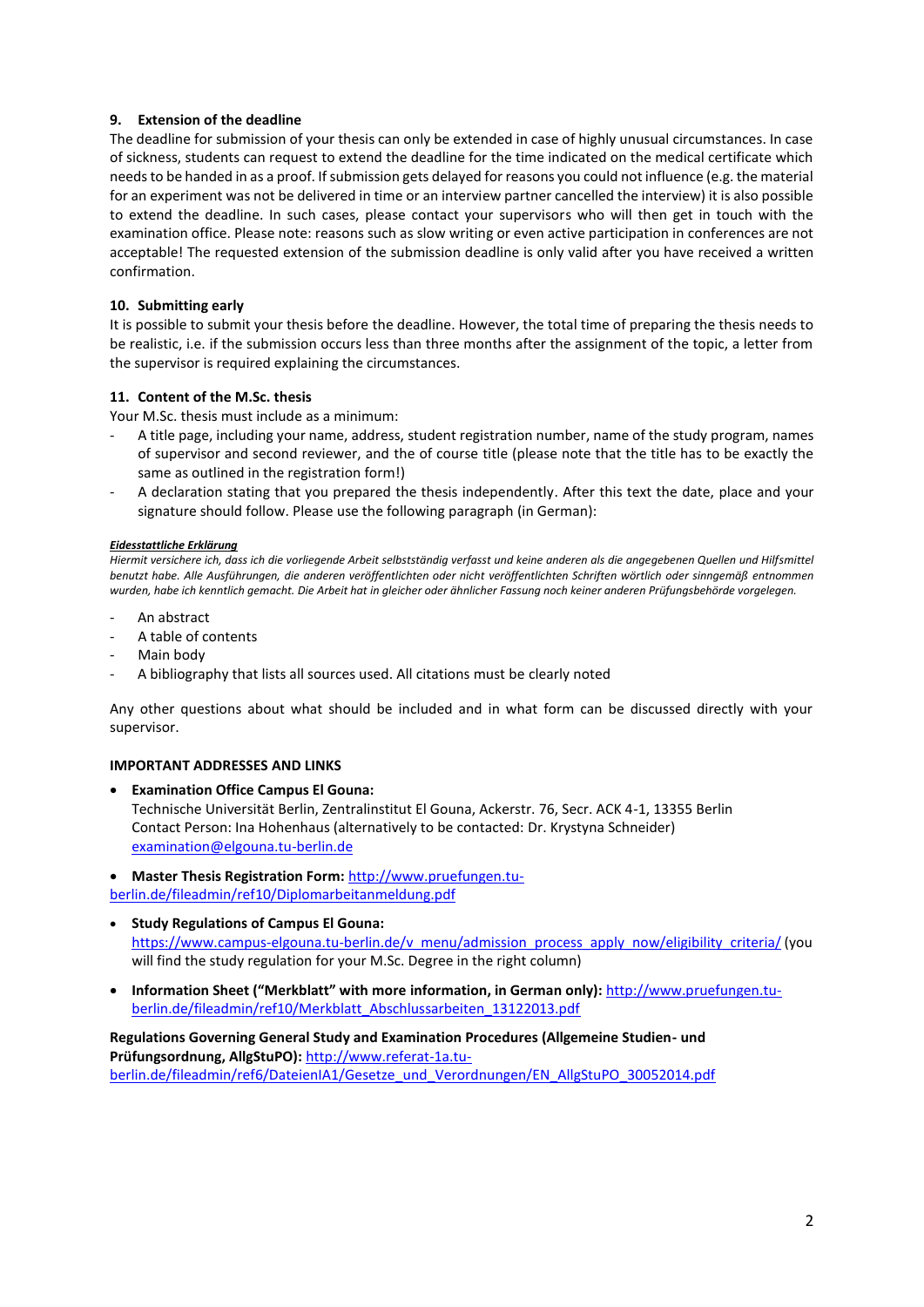# **Timeline**

The timeline below illustrates the process from finding a supervisor until reception of the M.Sc. certificates. The dates are just examples aiming to indicate roughly the length of the periods in between. The timeline shows: in order to finish your M.Sc. degree within 4 semesters (which means you finish on 30<sup>th</sup> September), you should start the registration process for your M.Sc. thesis around mid-March.